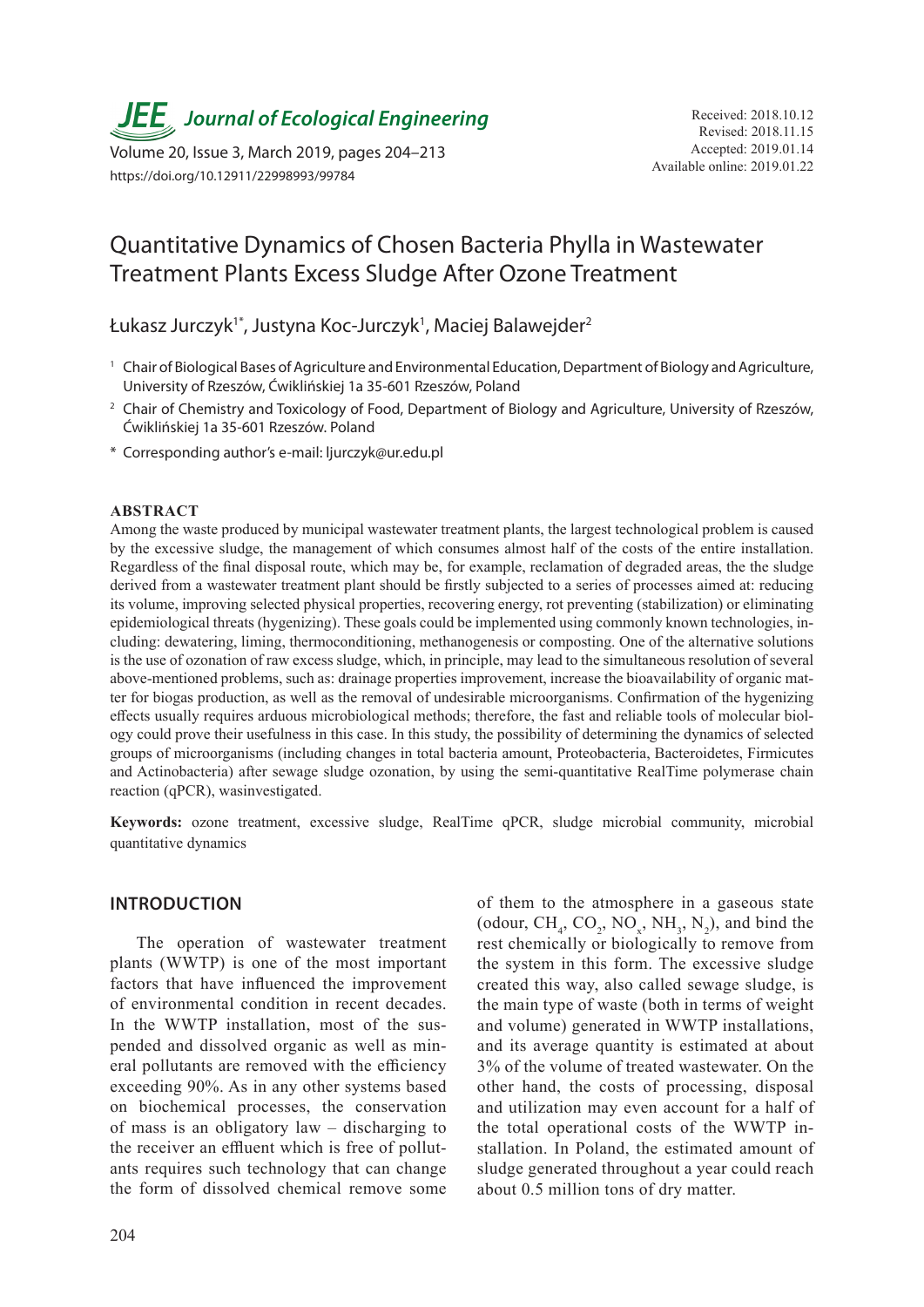Sewage sludge may differ in composition and properties, depending on the technology used. As a rule, it is a mixture of sludge from primary settling tank, mainly composed of insoluble organic pollutants derived from the separated suspension (mostly decomposing rapidly), and from secondary settling tank, in which the organic matter comes from the activated sludge and is composed of: a biomass of microorganisms, products of their decomposition, adsorbed on sludge flocs, so-called inert (non-degradable), part of suspension, etc. This fraction is less available for biodegradation, among others due to protective effect of cell walls of microorganisms.

The basic technological problems that can be encountered during the processing of the raw excessive sludge include: reduced susceptibility to water drainage, which is of great economic importance due to the limitations on the possibility of reducing the volume of waste generated, high susceptibility to rotting, the side-effect of which is odor nuisance, and the presence of factors being potential health and environmental threats, mainly heavy metal absorbed on flocs, xenobiotics and pathogens, which may disqualify the preselected way of final utilisation. The methods of sewage sludge processing should include all the above-mentioned problems, taking into account the possible direction of their final management.

The classical, widely used methods of excessive sludge disposal can be divided into: chemical, with liming as the main method used, physical – mainly thermal processes such as drying, thermoconditioning, gasification, pyrolysis or incineration are dominant (Nadziakiewicz et al., 2012), and biological, including composting, oxygen stabilization or methanogenesis (Kulikowska 2012). In practice, in order to increase the efficiency of treatment, extensive technological lines cover a number of processes, e.g.: after mechanical dehydration, sludge goes to a separate fermentation chamber, and post-treatmet residues are once again dehydrated, dried or hygienized by liming and used for the reclamation of degraded areas (Imhoff et al. 2000). Anaerobic biological stabilization by methanogenic fermentation is becoming an increasingly widespread method of sludge management. Despite significant investment expenditures, the need to carry out detailed process monitoring, and the energy required to maintain the fermentor heat, the main advantage is the positive energy balance, as well as support from the financial tools of pro-environment policy.

Currently, numerous works are underway to increase the energy efficiency of the methanogenesis process; pretreatement of the substrate before feeding the fermenter is essential, and aims at decomposing the inert high molecular mass compounds and destroy resistant prokaryotic cells that make up a significant part of the sludge. A side effect of the bacterial cells breakdown, may be the increase of sludge water drainage factor, pre-hygenizing may be also important to limit the impact on sensitive anaerobic microbial flora of methanogenic fermenter. The proposed methods for breaking up cellular structures are e.g. thermoconditioning or the use of ultrasounds. The application of reactive oxygen species commonly used in tap water treatment, and recently proposed for removing the pharmacological-source micropollutants in wastewater (Dodd 2012) or stabilization of such complex mixtures as landfill leachates (Kwarciak-Kozłowska 2018), seem to be interesting alternatives also in the conditioning of excessive sludge.

Besides testing the wide group of physicochemical parameters that are important from the technological point of view, it is also useful to perform chosen microbiological tests, informing inter alia, on the effectiveness of hygienization, rate of transformation and, above all proving the biological nature of the process. In this case, the methods of molecular biology show many benefits. Rizzo et al. (2013), in the context of studies on antibiotics-resistant bacteria, lists the advantages and disadvantages of molecular techniques in comparison to cultured-based ones. The tools of genetics are, according to the authors, sensitive and specific, the detection is independent of the physiological state of microorganisms, can be based on the taxonomic affiliation (e.g. *Nitrosomonas*), but also functional genes (eg. *amoA*), the exact quantity, or quantitative ratio of DNA copies in the volume unit (water, wastewater, sludge, sediments or soil) is measured directly, and the analysis is not affected by other organisms present in the environment. The disadvantages include: the inability to distinguish between external and intracellular DNA, the risk of cross-reactions with non-identified taxa, presence of the reaction inhibitors that could pass sample extraction process, as well as the need to have specialized equipment, access to reagents and skilled research workforce.

The cultured-based methods, in turn, easily prove the fact of life and reproduction of a given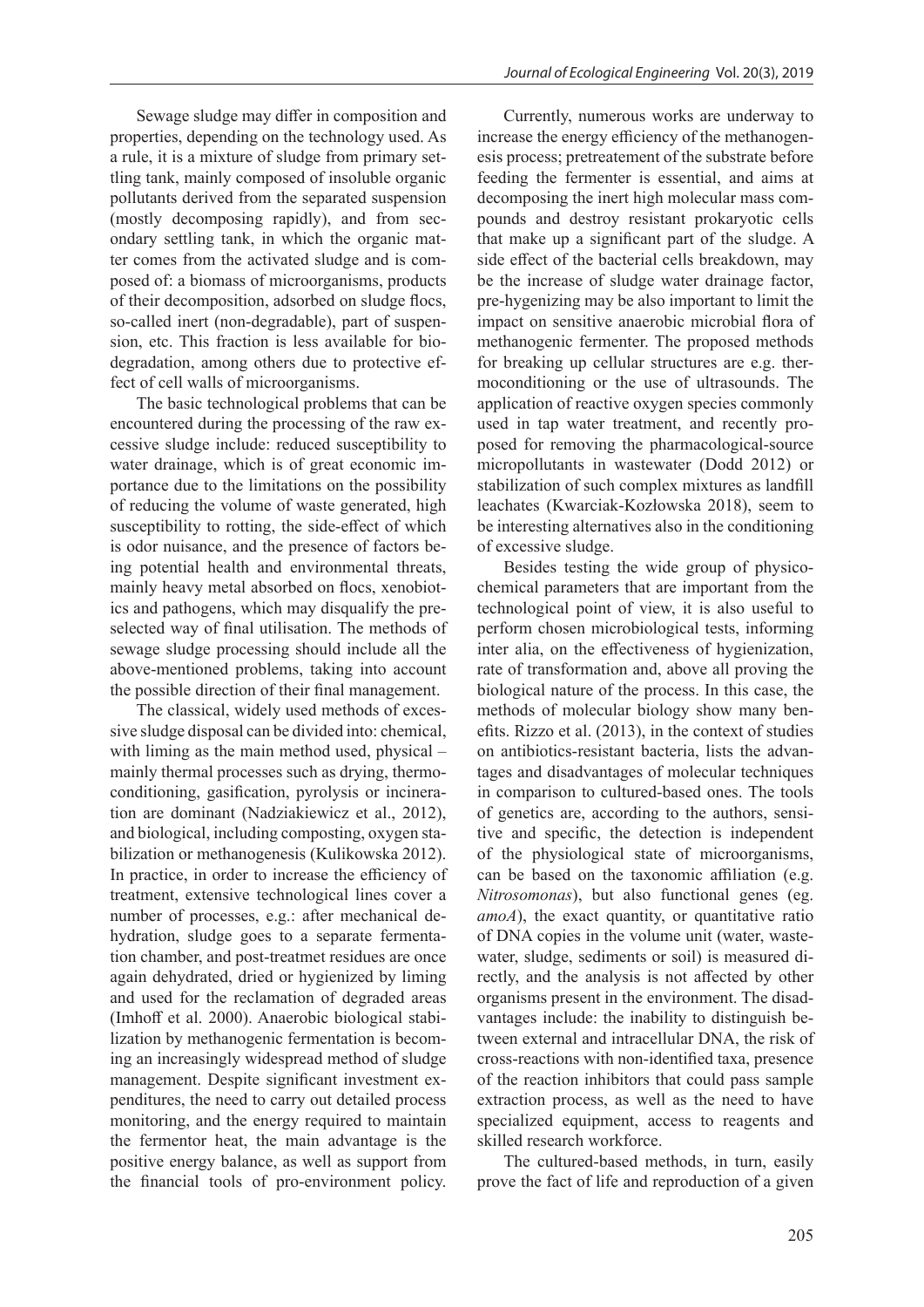microorganism, are reproducible on a long-term scale and between laboratories, and are based on simple principles and relatively cheap. However, the result is affected by the physiological state of microorganisms, furthermore, a significant proportion of live bacteria is not breedable under laboratory conditions, and breeding some of them is very complicated and especially time consuming, even comparing with laborious cultivation of standarized sanitary indicators. The statements above can be confidently applied for the microbiological analysis of most of the environmental samples.

The aim of the study was to calibrate the method of quantitative measurement of chosen groups of microorganisms using Real Time PCR method to use in the laboratory practise to control the biological treatment of municipal and industrial sewage (including landfill leachate) and monitor the process of sewage sludge treatment. In this particular case, the method was used to assess the influence of ozonation on the quantitative shift of selected bacteria phylla in the excessive sludge.

# **MATERIALS AND METHODS**

# **Collection of sewage sludge**

Raw excess sludge was collected according to EN ISO 5667–13: 1997 standard from gravity sludge thickener localized in the municipal wastewater treatment plant (WWTP) in Ropczyce (Podkarpackie province, Poland). The WWTP is supplied by a combined sewage system (PE  $\approx$  6400) and operates based on mechanical stage including coarse screen and grid chamber, followed by biological stage consist of predenitrification, dephosphatation, denitrification and nitrification chambers, while the surplus activated sludge is separated in final clarifier.

#### **Sewage sludge ozonation procedure**

In this research, an experimental counter current flow reactor was utilized (pat. appl. P.416306) in the form of column ( $\varphi$  0.05×2 m) that has a bed (surface area of  $8-10 \,\mathrm{m}^2/\mathrm{m}^3$ ) made of plastic, which is characterized by low hydraulic resistance and oxidation resistance. The reactor was fed from the top through a set of pumps by raw sludge. Ozone, as a mixture with oxygen (TS 30 ozone generator, Ozone Solutions), was delivered in counter flow, i.e. from the bottom of the column, under a

pressure which allows to overcome the pressure of the precipitate filling the column. Feeding of the gas was carried out through the nozzle generating gas bubbles with a diameter lesser than 0.5 cm. The excess gas went to a residual ozone destructor equipped with a pressure valve and pipeline allowing the unreacted ozone to be recycled to the bottom of the column. It compensates for the amount of gas entering and leaving the installation, which is constantly replenished. If desired, the columns can be combined into a battery of columns by means of connections. The pressure losses are compensated by the pump. The process of the ozonation, based on previous experiences, was carried out for 60 min., and during treatment the ozone concentration ranges between 90–110 ppm, at a gas flow of 10 L/min.

### **Physio-chemical analyses**

In order to determine the efficiency of treatment process, the parameters listed in Tab. 1 were measured; raw and treated wastewater sludge were examined as to their respiration activity after 4 days (AT4), and the leachate obtained by gravitational draining were examined for organic carbon forms concentration, expressed as COD,  $BOD<sub>5</sub>$ , TOC and VFA.

#### **DNA isolation and amplification**

The samples of raw and ozonated extended sludge were frozen (-20°C) in 50 mL tubes immediately after the treatment, and stored in darkness for further isolation of nucleic acid. In order to isolate the nucleic acids sludge, the samples were quickly defrosted in warm water bath (up to 10 min/37°C), manually homogenized, and then ≈20μg samples were weighted (Radwag) to standard Eppendorf 1.5 mL centrifugal tubes. DNA was isolated with commercial kit (Genomic Mini AX Soil Spin, A&A Biotechnology, Poland), according to the provided protocol: the sampled were suspended in 100  $\mu$ l of BS buffer and lysed first by incubation at 37°C for 15 min. with 10 µl addition of lysozyme (10mg/mL), then, after adding 400 mL of lysis buffer (LSA), with 20 µL of proteinase K (20 mg/mL) at 50°C for 10 min. The remaining material was separated by short centrifugation (8000 rpm/10s), and afterwards the DNA was purified on ion exchange membrane columns, then eluted in 100 µL of TE buffer and stored in -20°C for further analysis.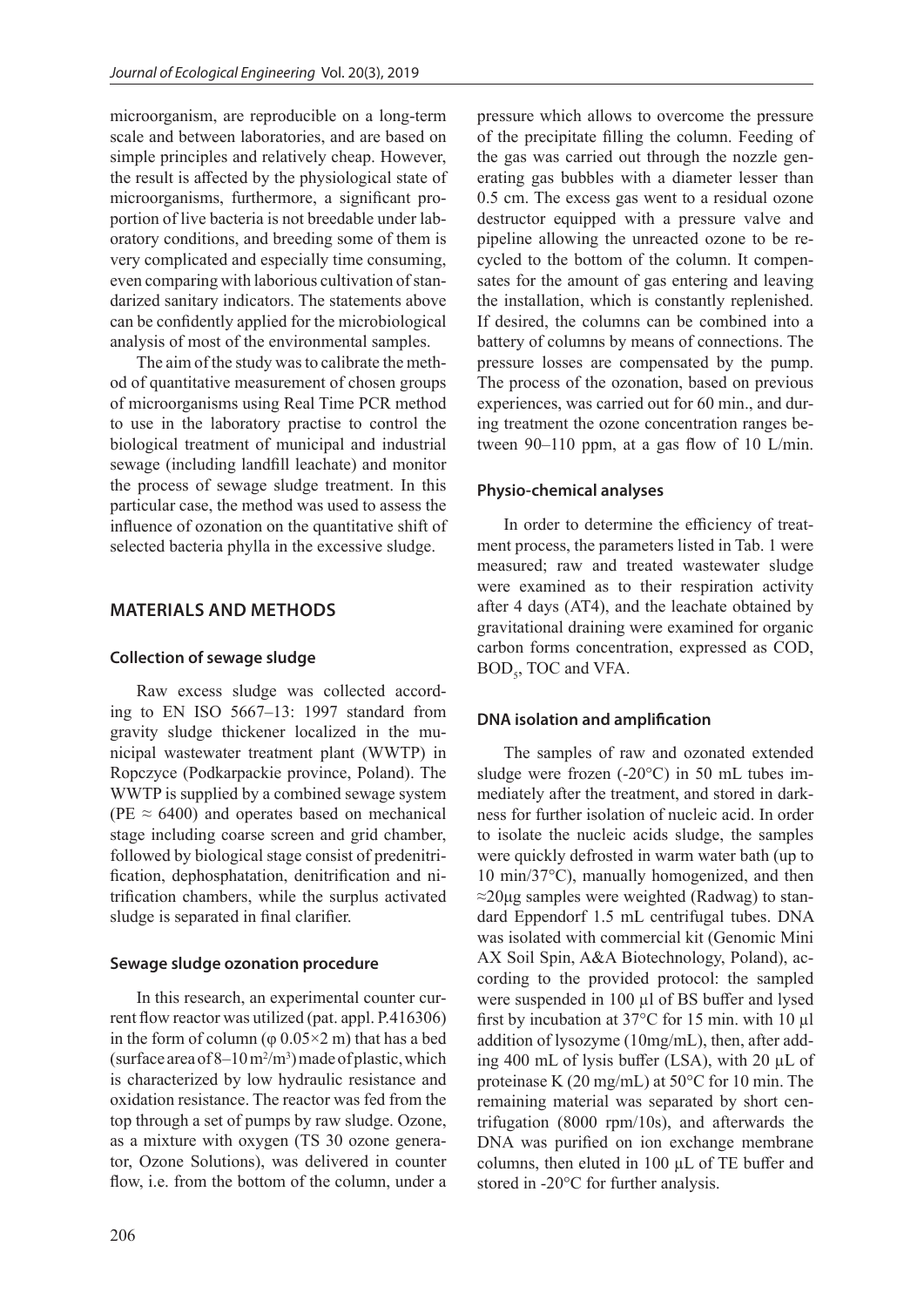| Analysis                                           | Measurement method and reference                                           |  |
|----------------------------------------------------|----------------------------------------------------------------------------|--|
| $AT4$ (respiration activity after 4 days)          | In sludge. Respirometric measurement (OxiTop® WTW, Germany) ISO 16072:2002 |  |
| COD (chemical oxygen demand)                       | In leachate. Colorimetric (VELP), PN-ISO 6060:2006                         |  |
| BOD <sub>5</sub> (biological oxygen demand)        | In leachate. Respirometric (OxiTop® WTW, Germany), DIN EN 1899-1/EN 1899-2 |  |
| TOC (total organic carbon)                         | In leachate, PN-EN 1484:1999                                               |  |
| VFA (volatile fatty acids)                         | In leachate. Hermanowicz et al. 1999                                       |  |
| N-NH <sub>4</sub> <sup>+</sup> (ammonium nitrogen) | In leachate. Hermanowicz et al. 1999                                       |  |
| N-N <sub>ki</sub> (Kjeldahl nitrogen)              | In leachate. Hermanowicz et al. 1999                                       |  |

**Table 1**. Experimental analyses and their measurement methods

A set of six pairs of primers (listed in Table 2) was utilized to amplify fragments of 16S rRNA gene; universal and those characterized for such phyla as: Proteobacteria (β and γ), Bacteroidetes, Firmicutes and Actinobacteria, supported by universal bacterial primer. Preliminary optimizations of amplification reaction for each pair of primers were performed in Eppendorf Mastercycler termocycyler, whereas quantification PCRs were performed in Roche LightCycler®96. Thermal profiles was designed as follows: 5 min. of predenaturation in 95°C, then 40–45 cycles containing: 15 s of denaturation in 95°C, 15 s of primers annealing in 61.5°C or 60°C (for Beta979F/ Beta1130R), and 20s of elongation in 72°C. Reaction mix for each sample consisted of: 10 µL Real-Time 2xPCR Master Mix SYBR A (A&A Biotechnology, Poland), 2 µL of each primer (10 mM, Genomed, Poland), 1 µL of DNA template and nuclease free water added up to total volume of 20 µL. In order to validate the reaction, the first products were electrophoresed in EtBr stained 2% agarose gel (Roth) up to 2 hours (Bio-Rad 3V/cm const., 1xTBE), in presence of 100 bp ladder (A&A Biotechnology), also malting curves were plotted for each reaction. All samples were at least triplicated and amplified in the presence of reagent control samples.

In order to carry out a semi-quantity analysis, the reaction standards were prepared by dilution the amplification product of the aforementioned genes fragments. Firstly, the DNA sample was isolated from fresh activated sludge collected from nitrification chamber of WWTP  $(\approx 200000)$ with the method described above, then each gene fragment was amplified (Eppendorf Mastercycler) and electrophoresed. The bands containing amplicons were extracted from the gel and purified on a silica columns (Gel-out, A&A Biotechnology, Poland), resuspended in TE buffer, then reamplified and checked again by electrophoresis to confirm quality of reaction. The standards prepared in such way were applied in an amount of 1 µL per 10 µL of PCR mix in a series of 10-fold dilutions to set calibration curves.

# **RESULTS AND DISCUSSION**

The design of the AOP reactor utilized in this experiment has an advantage over semi-batch mode, since the sludge can be treated continuously. Additionally, there is no need to use mechanical parts for mixing of the sludge, since the mass exchange is forced by bed of the column. The efficiency of mass exchange was measured

| <b>Starter</b>                                    | A group of microorganisms (phyllum) | Oligonucleotide sequence (5' to 3')                            |  |
|---------------------------------------------------|-------------------------------------|----------------------------------------------------------------|--|
| 926F <sup>1</sup><br>1062R <sup>1</sup>           | Universal                           | AAA CTC AAA KGA ATT GAC GG<br>CTC ACR RCA CGA GCT GAC          |  |
| Cfb798F <sup>1</sup><br>Cfb967R <sup>1</sup>      | <b>Bacteroidetes</b>                | CRA ACA GGA TTA GAT ACC CT<br>GGT AAG GTT CCT CGC GTA T        |  |
| Firm 928F <sup>1</sup><br>$I$ Firm 1040 $R1$      | Firmicutes                          | TGA AAC TYA AAG GAA TTG ACG<br>ACC ATG CAC CAC CTG TC          |  |
| Act920F3 <sup>1</sup><br>Act1200R <sup>1</sup>    | Actinobacteria                      | TAC GGC CGC AAG GCT A<br>TCR TCC CCA CCT TCC TCC G             |  |
| Beta979F <sup>2</sup><br>l Beta1130R <del>?</del> | Betaproteobacteria                  | AAC GCG AAA AAC CTT ACC TAC C<br>TGC CCT TTC GTA GCA ACT AGT G |  |
| l Gamma1080F <sup>1</sup><br>l Gamma1202R1        | Gammaproteobacteria                 | TCG TCA GCT CGT GTY GTG A<br>CGT AAG GGC CAT GAT G             |  |

**Table 2**. Set of 16S rRNA based PCR primers used to assess influence of ozone treatment on sludge was taken form<sup>1</sup> Bacchetti De Gregoris et al. 2011 and <sup>2</sup> Yang et al. 2015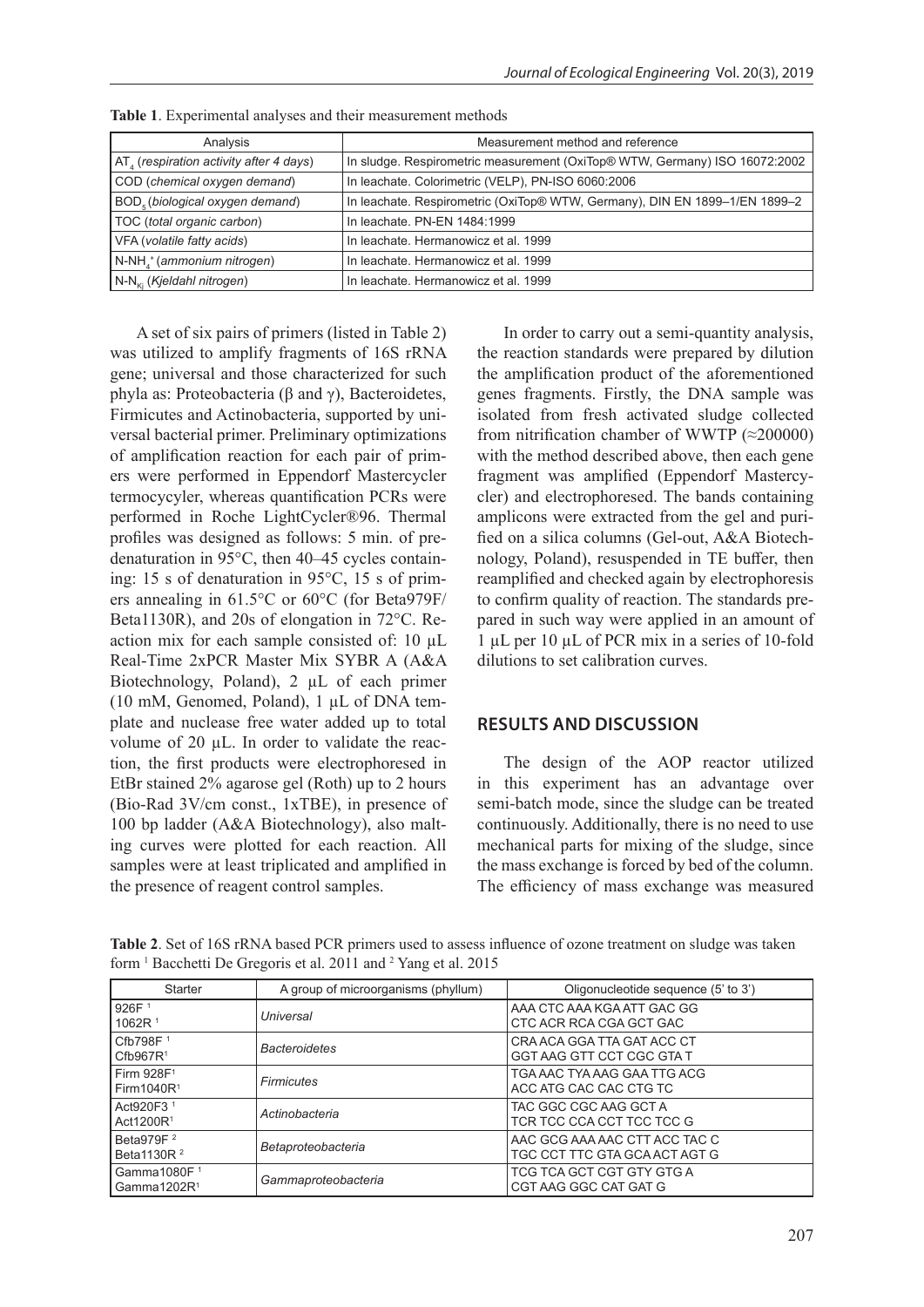by analyzing the ozone concentration in the gas stream passing through the reactor. There was an over 90% loss of the ozone concentration in the outflow from the reactor. This allows drawing the conclusion that the remaining ozone was consumed during the sludge stabilization process.

The respirometric activity of excessive sludge samples increased slightly after ozonation (Tab.3), which may be the result of biochemical activity supression. However, the results of the physiochemical analyzes showed a significant increase of all indicators; in consequence a slight increase in the BOD/COD ratio was noticed, with over twice rise of C/N proportion, which resulted in a decrease of N-NH<sub>4</sub>+/COD and N-NH<sub>4</sub>+/BOD<sub>5</sub>. The increase in VFA in the pool of organic carbon may have a positive effect on methanogenesis, but there is still a risk of necessity of supplementing the reactor with buffering substances and small amounts of nitrogen.

The laboratory work on the optimization of the quantitative PCR reaction for the activated sludge samples, and set of the reagents and devices used, led to obtaining the highest values of the calibration curves of coefficient of determination (Figure 1); for at least 3 replicates at 5 points (dilutions), in all primer pairs used, R2 was 1 (sic!). The highest value of theoretical efficiency of the PCR reaction of 1.95 and was achieved for the Gamma1080F/1202R primer pair, and in two cases was lower than 1.9 (Actinobacteria and Firmicutes). On the basis of standard curves, the relative changes in the number of DNA fragments representing the selected phylla of microorganisms after the ozonation process were calculated, while the total level of bacterial removal from

**Table 3**. Mean values and ratios of chemical and biochemical parameters essential for the biodegradability.

| Parameter [unit]                         | Raw sludge  | Ozone treated |
|------------------------------------------|-------------|---------------|
| $AT_4$ [mgO <sub>2</sub> /kg $_{ts}$ ] * | 2273.5      | 2445.62       |
| COD [mgO <sub>2</sub> /L]                | 956.8       | 2698.6        |
| $BOD5$ [mgO <sub>2</sub> /L]             | 268         | 833           |
| TOC [mg/L]                               | 84          | 180           |
| VFA [mg/L]                               | 171.4       | 428.57        |
| $N-NH_4^+$ [mg/L]                        | 122.5       | 150.5         |
| $N-N_{\rm Ki}$ [mg/L]                    | 136.5       | 210           |
| BOD/COD                                  | 0.280       | 0.31          |
| $N-NH_{4}^{+}/COD$                       | 0.128       | 0.056         |
| $N-NH_A^+ / BOD_s$                       | 0.457       | 0.181         |
| C/N                                      | 7.810612245 | 17.93089701   |

\*Respirometric activity was investigated in a sample of sludge, whilst the rest of parameters concern leachate

the sediment was only about 23%, and 14% for Firmicutes, Bacteroidetes and Gammaproteobacteria were characterized by the highest sensitivity to ozone – 48.5 and 49% of those groups was removed, respectively.

Complex arrangement of the excess sludge is a result of process of activated sludge in WWTP, and is composed of such microorganisms as bacteria and protozoa, functioning in mutual interdependence (Nielsen et al. 2004). From the point of view of further processing, the microorganisms in excessive sludge can be considered as: a useful source of carbon and biogens, pathogens potentially dangerous to human health and life, organisms that can participate in biological treatment (e.g. composting or methanogenesis), but also impede this processing, e.g. by affecting the complex bacterial communities of the anaerobic digester. The set of PCR primers utilized in this work helps to assess the general changes in the number of microorganisms at the level of chosen phyla (Blackwood et al. 2005).

The phylum Bacteroidetes is composed of three classes of Gram-negative, rod-shaped, nonsporeforming, anaerobic or aerobic bacteria, that are widely distributed in the environment, including soil, sediments and water. One of the genus included – Bacteroides, is an abundant organism in the human feces, but some members are also recognized as opportunistic pathogens (Gupta and Lorenzini 2007). Firmicutes are a phylum of mostly Gram-positive bacteria, creating round or rod-like forms, recently often defined, in contrast to the Actinobacteria, as "the low-G+C" group. What is important in the meaning of treatment is that this group may produce endospores, which helps them to survive extreme conditions; thus, they are found in various environments, and also include noticeable pathogens (Wolf et al. 2004) The group is divided into anaerobic Clostridia (e.g. *Clostridium, Acetobacterium* or *Selenomonas*), and obligate or facultative aerobic Bacilli (e.g. *Bacillus, Listeria, Staphylococcus* or *Lactobacillus*). Actinobacteria are also Gram-positive bacteria living in terrestrial or aquatic biota, known as those having great agricultural importance, by contributing to the decomposition of the organic matter and buffering the soil. Some members can also fix nitrogen and exchange it with higher plants in symbiotic realtionships, while others are severe pathogens as *Mycobacterium*  (Servin et al. 2008)*.* The last group that was measured was Proteobacteria – a major phylum of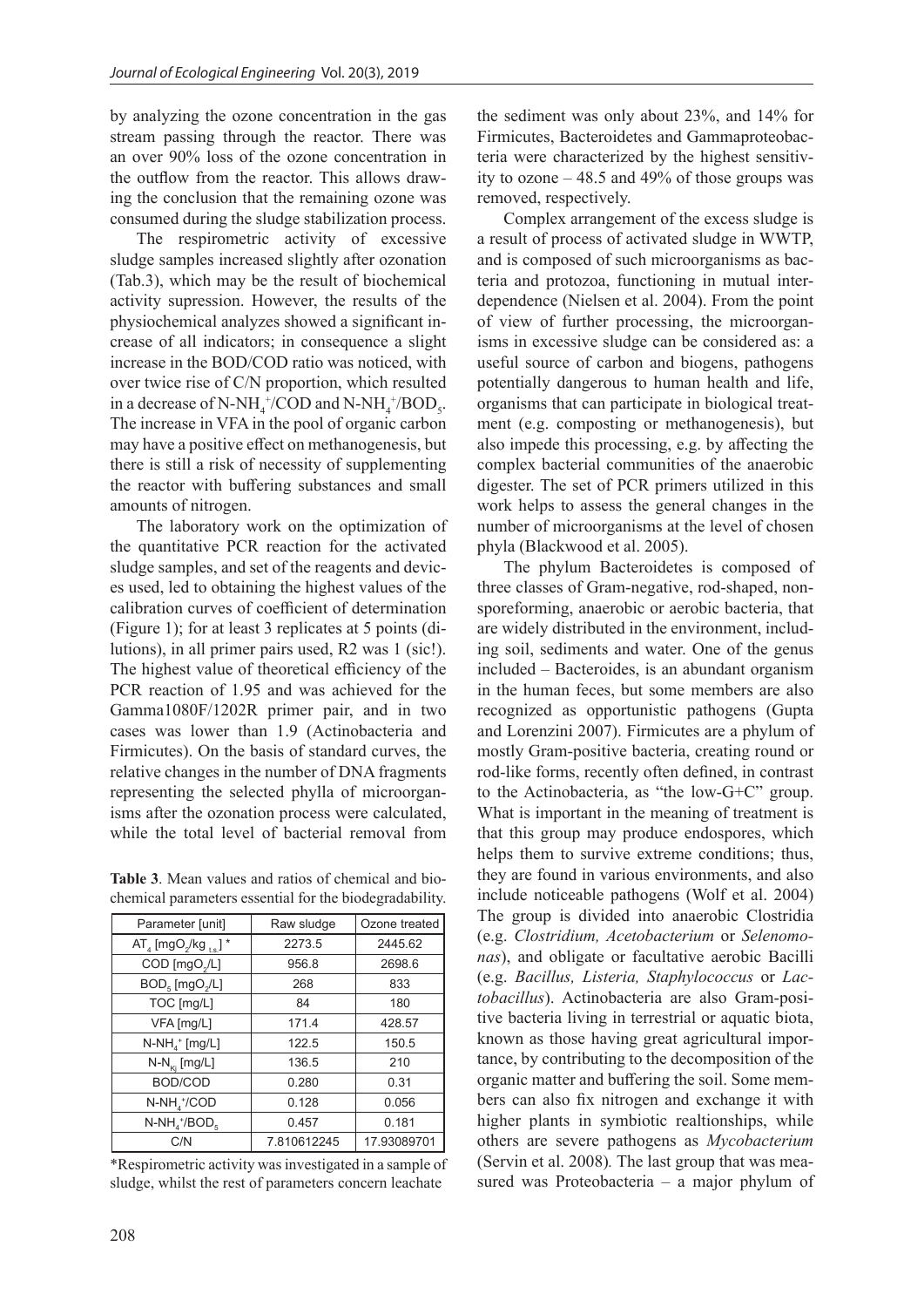

Figure 1. Standard curves based on the relative concentration of target DNA copies corresponding to specific groups of microorganisms. On each graph the slope (y), coefficient of determination  $(R^2)$  and calculated theoretical efficiency of polymerase reaction were showed

Gram-negative bacteria, which include a variety of pathogens, such as *Salmonella* or *Vibrio*, but also *Escherichia,* widely used as a model organism or sanitary indicator, and numerous group of free-living bacteria responsible for nitrogen fixation. The last group being in the field of interest is Proteobacteria, a numerous phylum of Gram-negative bacteria, including pathogens, as *Salmonella* or *Vibrio*, but also organisms responsible for nitrogen, including those widely utilized in wastewater treatment plant installations. The Betaproteobacteria are highly metabolically diverse, containing chemolithoautotrophs, photoautotrophs, but also heterotrophs, and include such economically important order

as *Nitrosomonadales* (Dworkin et al. 2006). In turn, Gammaproteobacteria are one of the largest class in the meaning of species number, including such important organisms for wastewater treatment installations operation as *Beggiatoa* genus (causing "bulking") or nitrogen-fixing *Azotobacter* (Williams et al. 2010).

The mechanism of ozonation against a bacterial cell includes the destruction of cell wall, then leakages of cell content and depolymerization proteins as well as fragmentation of nucleic acids. The efficiency of AOP treatment depends on its time and concentration of radicals, but also vulnerability of each specific bacteria group (Ternes et al. 2015, Funke et al. 2015).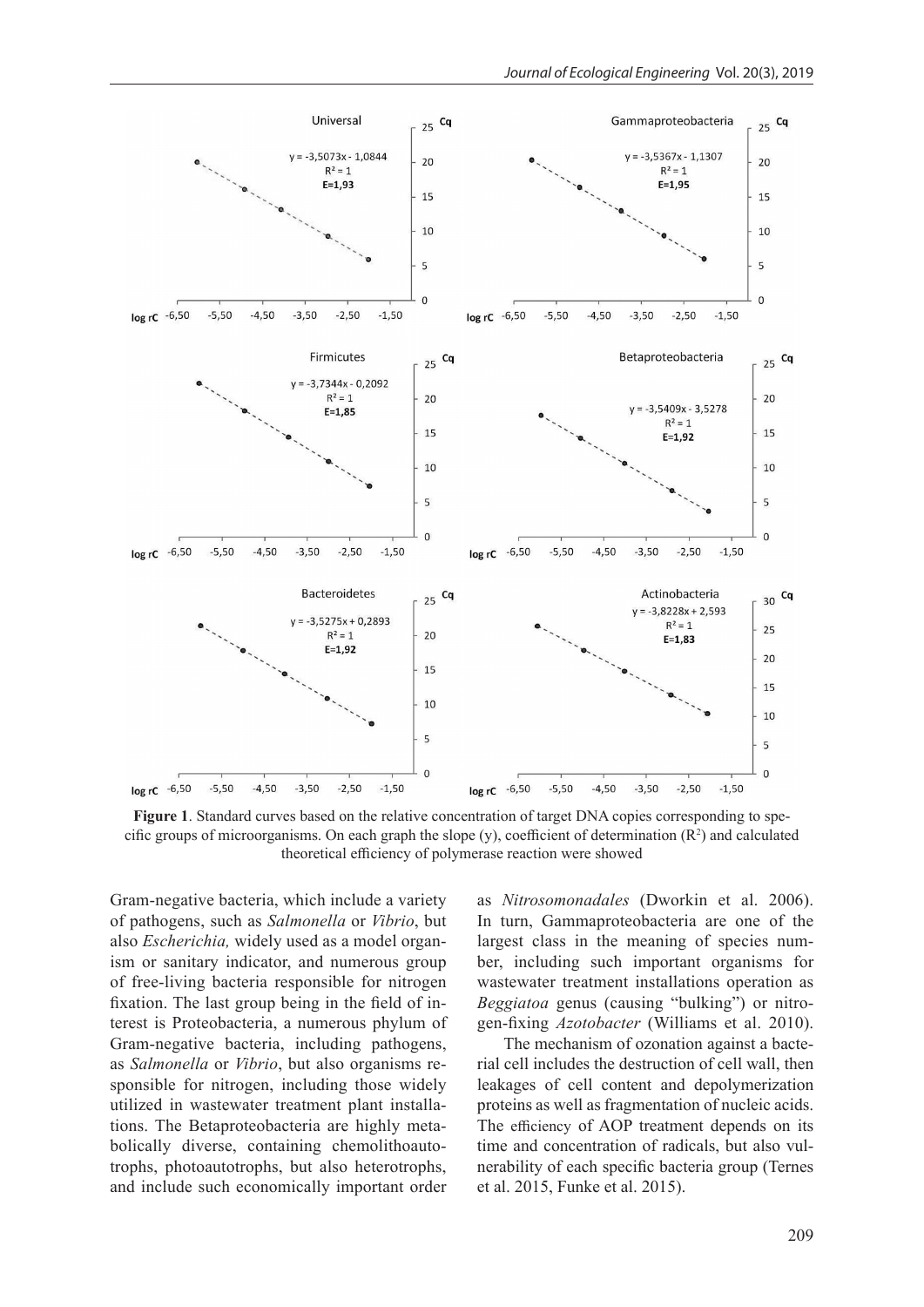

**Figure 2.** The relative concentrations of target 16S rDNA copies in the samples derived from raw (R) and ozone treated (O) WWTP excess sludge are presented on the left side. Note that relative concentration measurement is based on comparing dynamics of a given sample amplification with series of standardized samples with undetermined concentration but known dilutions. The bar chart showing the ratio of gene copies number that represent each groups of bacteria, in relation to its number in the sample before treatment with ozone is presented on the right.

Alexander et al. 2016 studied the effect of ozonation of treated municipal wastewater on the changes in bacterial populations, including the content of antibiotics resistant genes (ARG), by using, among others, quantitative PCR, and qualitative analysis based on DGGE and new generation sequencing. Using the concentration of ozone at the level of 0.9 g/1 g DOC and HRT 18 min, the authors stated that AOP treatment impact depends on bacteria species, reduces the bacterial diversity, and causes strong population shifts, with an increase of *Pseudomonas* share*,*  but what is the most interesting, selects vancomycin and imipenem resistant bacteria (with 4- and 7- fold relative increase, respectively). Generally, AOP process reduces the Enterococci bacteria by 99%, Stapylococci by 78%, *Pseudomonas aeruginosa* by 60% (all the above-mentioned belongs to Firmicutes) and Enterobacteria by 70% (Gammaproteobacteria). As the authors suggest, ozone treatment selects bacteria with GC-rich genomes. These results were confirmed by Zheng et al. (2017) who studied ARGs in secondary effluents of municipal wastewater treatment plants treated with ozone, UV and chlorination. They reported that the abundance of this marker decreased as disinfectant dosages of UV and chlorine increased. What is interesting, is that the sterilization ability of ozone was the strongest, but its ability to the ARG removal was not significantly enhanced

by increasing the  $O_3$  concentration. The authors, based on results of DNAse reaction with posttreated samples, assumed that the UV and ozone disinfection resulted in bacterial apoptosis, which consequently leads to a release of ARGs into the environment. Ferro et al. (2017) also stated according to the achieved results, that the UV/ $H_2O_2$ process may not be effective in controlling the potential for AR transfer. Sousa et al. 2017 stated that ozonation and UV radiation may lead to an increase of antibiotic resistance genes prevalence. In turn, Luddeke et al. (2015) found that ozone treatment led to a 16% increase of antibiotic resistant *E. coli* and 5.5% *Staphylococcus*, but over 25% decrease of enterococci resistance. Moreover, the species of Enterococcus associated with environment were less sensitive against ozone than fecal associated ones). Jager et al. (2018) investigated the bacteria in the ozone wastewater treatment plants combining molecular analyses (new generation sequencing, qPCR) with livedead discrimination with propidium monoazide – a photoreactive dye that preferentially binds to dsDNA, and thus can be used to detect viable microorganisms by qPCR. The ozone treatment did not influence the number of *P. aeruginosa* (Gammaproteobacteria), whereas a reduction was observed for *E. coli* (Gammaproteobacteria) and enterococci (Firmicutes). Moreover, comparing with conventional methods of microbiology they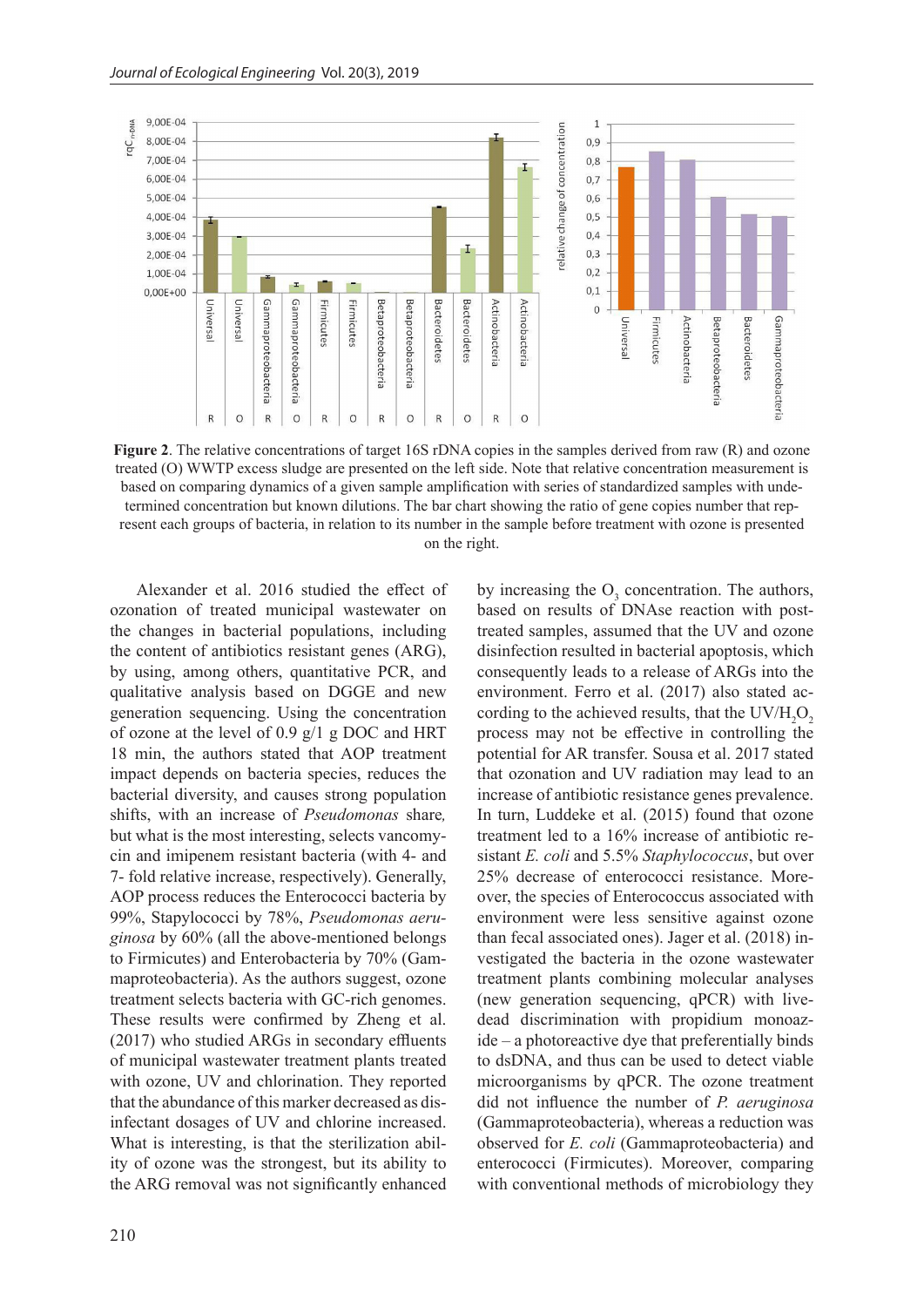stated that cultivation overestimate the impact of ozonation, because of the presence of viable but not culturable bacteria. They also discovered a shift in the bacterial community composition – amongst the fourteen of most abundant genera identified in the inflow to ozone instalation, nine were reduced, whereas the abundance of four genera relatively increased (including *Oscillatoria* spp., *Microcoleus* spp. and *Nitrospira* spp.). *Pseudomonas* spp. was the most numerous genera that outflows from the installation.

The analytical technique applied in this paper leads to consider the origin of the amplified DNA. As noted by the above-mentioned authors, the DNA amplified in the PCR process does not have to be the atributable only inside living bacteria at the moment of sample isolation. Bacterial (Prokaryotic) DNA is usually circular, and forms chromosome bound to the cell membranes, and smaller fragments, physically separated from a chromosomal DNA, known as plasmids. In the environmetal sample, the PCR-targeted 16S rDNA genes can occur inside living bacteria, but also inside the cell walls of bacteria that are already dead; moreover, after the breakdown of cell wall structure, outside the cell. Thus, in the scientific literature, it is defined as an intracellular (iDNA) or an extracellular DNA (eDNA). Although Boere et al. (2011) do not include to eDNA the molecules being inside structurally intact dead microbial cells, Corinaldesi et al. (2008) state that eDNA is not associated with living biomass; thus, all molecules of dead organisms are extracellular, even inside the cells. In turn, Nielsen et al. (2007) define eDNA as molecules present inside, or released from cells in which energy production has permanently ceased, but also secreted from metabolically active cells.

DNA as a molecule is relatively stable, some forms, especially circular, under such conditions as: lack of moisture, enzymatic activity, UV radiation or highest temperatures, can retain the integrity over hundreds of thousands years (Brzuzan et al. 2004), but even in the presence of a significant potential of degradation, occurring in such environments as soil, feces, sewage or activated sludge. Laboratory practice proves the possibility of isolating sufficient amounts of DNA template for PCR analysis. Sturdy cell wall structures and the presence of enzymatic systems that reduce the effect of oxidative stress, are the factors that significantly influence the survival time of a molecule when exposed to reactive oxygen species, while the integrity of "naked" eDNA is particularly threatened when exposed to the presence of reactive oxygen species. A comprehensive study on the degradation of DNA molecules by ozone was presented by Cataldo (2006). pure (less than 5% of proteins) DNA extracted from S.salar milt was subjected to ozonolysis in water solution and solid state. The authors reported that the structure of DNA collapses completely when the molar ratio DNA/O3 reached 2.3 and all thymine and guanine bases were consumed, while ozonolysis proceeds to 1.1 ratio, until the purine and pyrimidine bases are definitely destroyed. What is remarkable, is that they point at fact that DNA in the solid state is much more reactive in an ozone atmosphere than RNA.

# **CONCLUSIONS**

A set of PCR primers utilized in this work, proposed for environmental samples analysis, like soil or sediments, can be successfully used for the analysis of quantitaive dynamics of microbial communities of sewage sludge subjected to AOP process, as well as to monitor other artificial ecosystems functioning on the basis of biofilm or activated sludge, e.g. biological reactors treating municipal wastewater or landfill leachate. The use of ozonization significantly improves the technological parameters of the sludge; however, it is not sufficient for its total hygienization – this is consistent with the literature data which reported that even the ozonation of treated wastewater, i.e. an aqueous solution in which bacteria are easily available for ozone, does not remove all the microorganisms. The literature data also confirm the result that the ozonation process acts selectively in relation to different groups of bacteria.

The studies were supported in part by the NCN MINIATURA I 2017/01/X/NZ9/00639 project, in terms of calibration of quantitative PCR for activated sludge analysis.

#### **REFERENCES**

1. Alexander J., Knopp G., Dötsch A., Wieland A., Schwartz T. 2016. Ozone treatment of conditioned wastewater selects antibiotic resistance genes, opportunistic bacteria, and induce strong population shifts. Science of the Total Environment, 559, 103–112.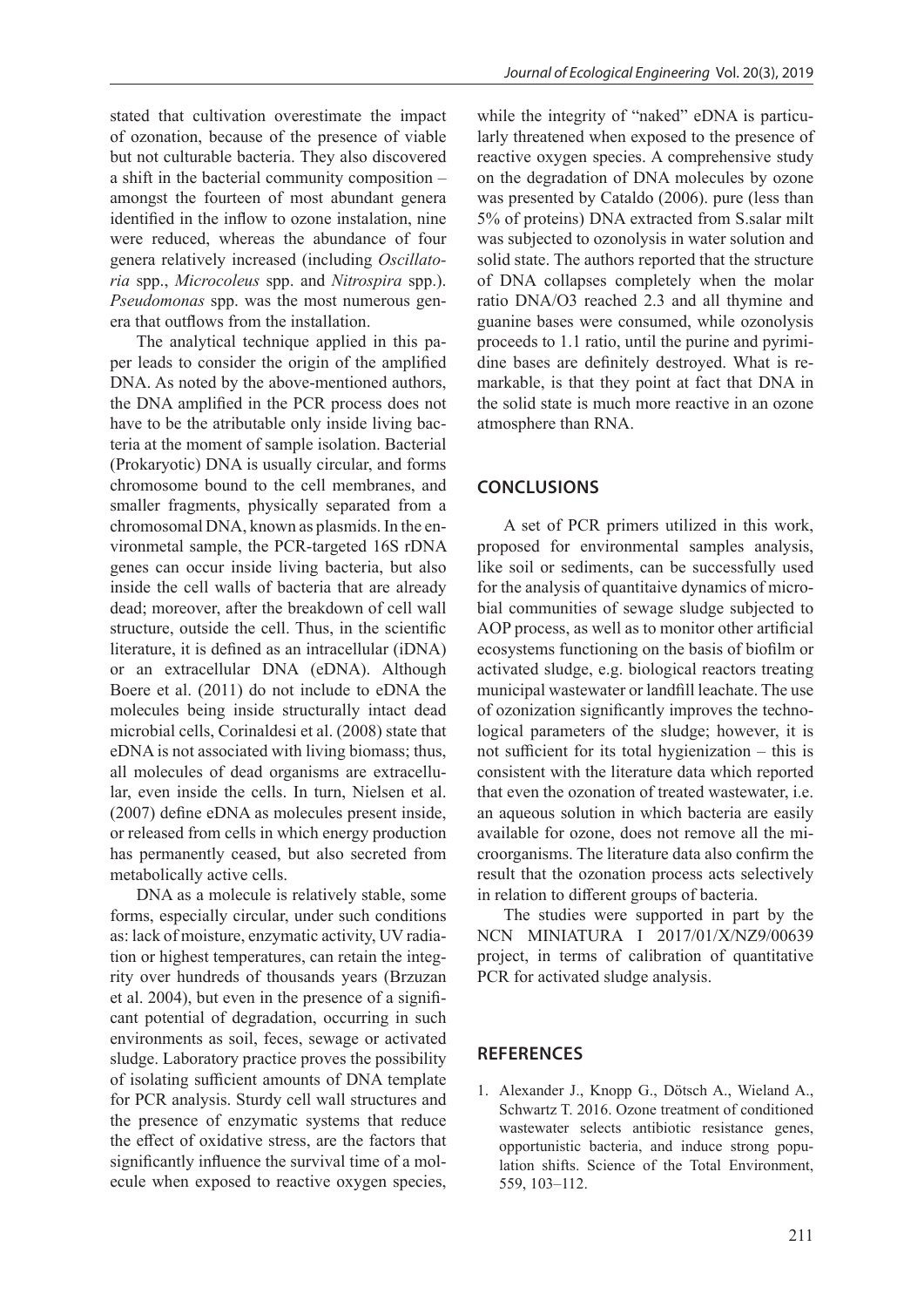- 2. Bacchetti De Gregoris T., Aldred N., Clare A. S., Grant Burgess G.J. 2011. Improvement of phylumand class-specific primers for real-time PCR quantification of bacterial taxa. Journal of microbiological methods, 86, 3, 351–356.
- 3. Blackwood C. B., Oaks A., Buyer J. S. 2005. Phylum- and Class-Specific PCR Primers for General Microbial Community Analysis. Applied and Environmental Microbiology, 71, 10, 6193–6198.
- 4. Boere A.C., Sinninghe Damsté J.S., Rijpstra W.I.C., Volkman J.K., Coolen M.J. 2011. Sourcespecific variability in post-depositional DNA preservation with potential implications for DNA based paleoecological records. Organic Geochemistry, 42, 1216–1225.
- 5. Brzuzan P., Ciesielski S., Kusznierz J., Jurczyk Ł. 2004. Identification of whitefish remains by mtDNA analysis. Annales Zoologici Fennici, 41, 1, 61–68.
- 6. Cataldo F. 2006. DNA degradation with ozone. International Journal of Biological Macromolecules, 38, 248–254.
- 7. Corinaldesi C., Beolchini F., Dell'Anno A. 2008. Damage and degradation rates of extracellular DNA in marine sediments: implications for the preservation of gene sequences. Molecular Ecology, 17, 3939–3951.
- 8. DIN 1899–1/EN 1899–2. Determination of Biochemical Oxygen Demand After N Days (BODn). Beuth Verlag, Berlin, Germany 1998.
- 9. Dodd M.C. 2012. Potential impacts of disinfection processes on elimination and deactivation of antibiotic resistance genes duringwater and wastewater treatment. Journal of Environmental Monitoring, 14, 7, 1754–1771.
- 10. Dworkin M., Falkow S., Rosenberg E., Schleifer K.H., Stackebrandt E. 2006. The Prokaryotes, Volume 5 – Proteobacteria: Alpha and Beta Subclasses Springer, 15–18.
- 11. Ferro G., Guarino F., Cicatelli A., Rizzo L. 2017. β-lactams resistance gene quantification in an antibiotic resistant Escherichia coli water suspension treated by advanced oxidation with UV/H2O2. Journal of Hazardous Materials, 323, 426–433
- 12. Funke J., Prasse C., Lütke-Eversloh C., Ternes T. 2015. Oxypurinol – A novelmarker for wastewater contamination of the aquatic environment. Water Research, 74, 257–265.
- 13. Gupta R.S., Lorenzini E. 2007. Phylogeny and molecular signatures (conserved proteins and indels) that are specific for the Bacteroidetes and Chlorobi species. BMC Evolutionary Biology. 7, 71, 1–18.
- 14. Hermanowicz W., Dojlido J., Dożańska W., Koziorowski B., Zerbe J. 1999. Physico-chemical examination of water and wastewater. Arkady.
- 15. Imhoff K.R, Bode H., Evers P. 2000. The ex-

amples of municipal sewage treatment desines. Entwurfsbeispiele für kommunale Kläranlagen. Seidel-Przywecki. Szczecin.

- 16. ISO 16072:2002 Soil quality: Laboratory methods for determination of microbial soil respiration). Beuth Verlag, Berlin, Germany 1998.
- 17.Jager T., Alexander J., Kirchen S., Dotsch A., Wieland A., Hiller C., Schwartz T. 2018. Live-dead discrimination analysis, qPCR assessment for opportunistic pathogens, and population analysis at ozone wastewater treatment plants. Environmental Pollution, 232, 571–579.
- 18. Kulikowska D. 2012. Kompostowanie komunalnych osadów ściekowych jako forma recyclyngu organicznego. PAN. Lublin.
- 19. Kwarciak-Kozłowska A. 2018. Pretreatment of Stabilized Landfill Leachate Using Ozone. Journal of Ecological Engineering, 19, 5, 186–193.
- 20. Luddeke F., Heß S., Gallert C., Winter J., Gude H., Loffler H. 2015. Removal of total and antibiotic resistant bacteria in advanced wastewater treatment by ozonation in combination with different filtering techniques. Water Research, 69, 243–251.
- 21. Nadziakiewicz J., Wacławiak K, Stelcmach S. 2012. Thermal processes of waste utilization. Wydawnictwo Politechniki Śląskiej. Gliwice.
- 22. Nielsen K.M., Johnsen P.J., Bensasson D., Daffonchio D. 2007. Release and persistence of extracellular DNA in the environment. Environmental Biosafety Research, 6, 37–53.
- 23. Nielsen P.H., Thomsen T.R., Nielsen J.L. 2004. Bacterial composition of activated sludge – importance for floc and sludge properties. Water Science&Technology, 49, 10, 51–8.
- 24. PN-ISO 6060, Water quality: Determination of chemical oxygen demand, 2006.
- 25. Rizzo L., Manaia C., Merlin C., Schwartz T., Dagot C., Ploy M.C., Michael I., Fatta-Kassinos D. 2013. Urban wastewater treatment plants as hotspots for antibiotic resistant bacteria and genes spread into the environment: A review. Science of the Total Environment, 447, 345–360.
- 26. Servin J.A., Herbold C.W., Skophammer R.G., Lake J.A. 2008. Evidence excluding the root of the tree of life from the actinobacteria. Molecular Biology and Evolution, 25, 1, 1–4.
- 27. Sousaa J.M., Macedo G., Pedrosa M., Becerra-Castro C., Castro-Silva S., Pereira M.F.R., Silva A.M.T., Nunes O.C., Manaia C.M. 2017. Ozonation and UV254nm radiation for the removal of microorganismsand antibiotic resistance genes from urban wastewater. Journal of Hazardous Materials, 323, 434–441.
- 28. Ternes T.A., Joss A., Öhlmann J. 2015. Occurrence, fate, removal and assessment of emerging contami-